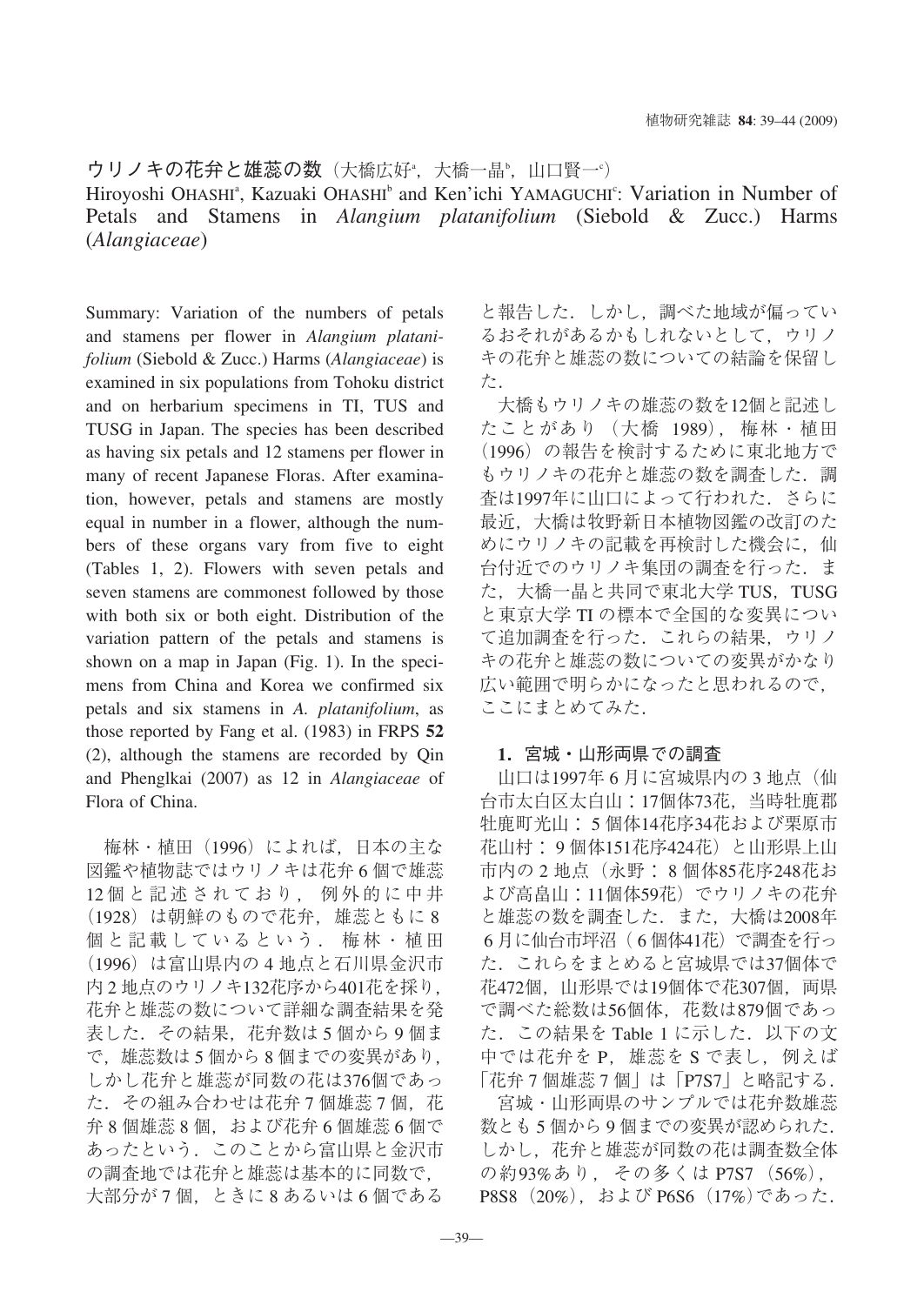

Fig. 1. Geographical variation of the numbers of petals and stamens in *Alangium platanifolium* in Japan. Floral organ number PxSy shows petal number x and stamen number y: P7S7 indicates a flower with seven petals and seven stamens. Distribution of the number is shown in Table 2. Voucher specimens are listed in the Appendix. P6S6\* in Fukuoka Prefecture is *Alangium platanifolium* f. *platanifolium* and all the others without asterisk are *A. platanifolium* f. *macrophyllum* ( *A. platanifolium* var. *trilobum*).

同じ表記法で梅林・植田 (1996) の結果を示 すと, 花弁と雄蕊が同数の花は94で, P7S7 (61%), P8S8 (22%), P6S6 (11%) である. したがって, 宮城・山形両県のサンプルから 得たデータと富山・石川両県のデータはほと んど一致した結果となった.

## **2**. 標本調査

東京大学と東北大学の所蔵のウリノキの標 本で花弁数雄蕊数を調べた. 調べることので きた標本は21都道府県から得られ, 49花であっ た (Table 2, Appendix 1. モミジウリノキを 1 点含む). その分布状態を図 1 に示す (Fig. 1).

変異範囲は花弁, 雄蕊ともに 6–8 個であっ た. 花弁と雄蕊が同数の花は46個で調査数全 体の約94%あり, その多くは P7S7 で28個  $(57\%)$ , P6S6 が10個  $(20\%)$ , P8S8 が4個 (8%)であった. 実測数が少なく、得られた 結果は東北地方からのデータが多く近畿地方 以西は少ないが, この範囲で見ると地域的な 偏りがなく, 測定結果は全国的な傾向を示す と思われる. 全体の変異の傾向は石川, 富山, 山形, 宮城各県での結果とほぼ一致する. す なわち, 大部分は花弁と雄蕊は同数であり, P7S7 が最も多く, 次いで P6S6 および P8S8 であった.

### **3**. ウリノキの花弁と雄蕊の数

坪沼での観察によれば, ここのウリノキ集 団は 1 花序に 1–3 花をつける. 3 花の花序 内では先端, 基部, 中間の順に開花する. 花 弁数は花の開花時期によって変わらず, 花序 内の花の位置と花弁数雄蕊数の変化に相関は ない.

また, 雄蕊数と花弁数が多いものが花山村 のウリノキ集団に存在し, P8S8 は424個中 121個あって全体の29であり, P9S9 はこの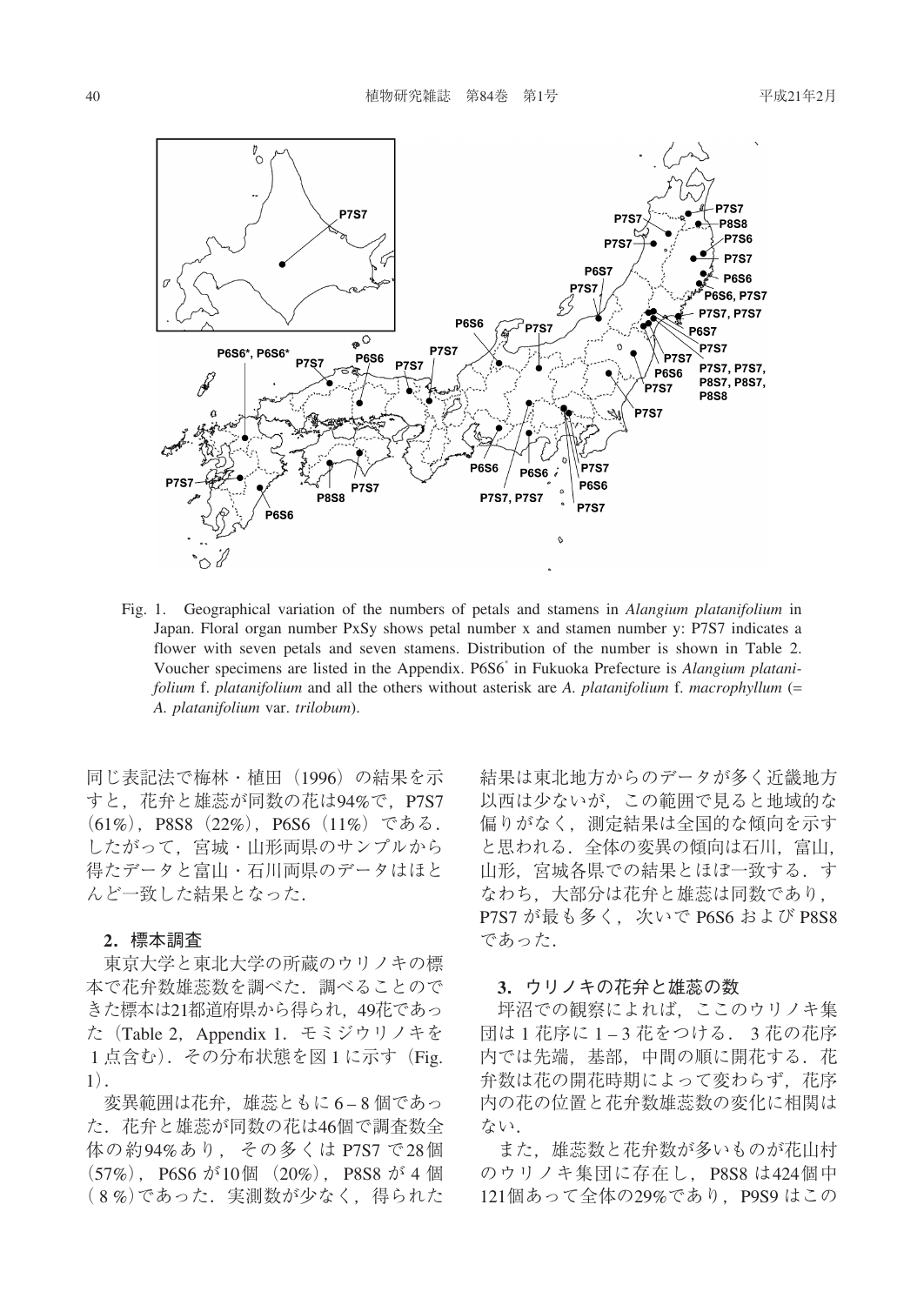表1. 宮城・山形県におけるウリノキの花弁と雄蕊数の変異

Table 1. Variation of the number of petals and stamens in *Alangium platanifolium* in Miyagai and Yamagata Prefectures

|                               | 坪沼 <sup>。</sup>               | 太白山。           | 光山。 | 花山村            | 永野 <sup>e</sup>         | 高畠山                           | 合計  |
|-------------------------------|-------------------------------|----------------|-----|----------------|-------------------------|-------------------------------|-----|
| <b>P5S5</b>                   |                               |                |     |                |                         |                               |     |
| <b>P5S7</b>                   |                               |                |     |                |                         |                               |     |
| <b>P6S6</b>                   | 11                            | 6              |     | 33             | 85                      | 11                            | 151 |
| <b>P6S7</b>                   |                               |                |     | $\overline{4}$ | 10                      |                               | 16  |
| <b>P7S6</b>                   |                               |                | ↑   | $\mathcal{D}$  | $\mathcal{D}_{1}^{(1)}$ | っ                             | 5   |
| <b>P7S7</b>                   | 23                            | 46             | 19  | 244            | 122                     | 40                            | 494 |
| <b>P7S8</b>                   |                               | $\overline{2}$ | 2   | 12             | 7                       | $\mathfrak{D}_{\mathfrak{p}}$ | 25  |
| <b>P8S7</b>                   | $\mathfrak{D}_{\mathfrak{p}}$ |                |     | 3              |                         |                               |     |
| <b>P8S8</b>                   | 3                             | 19             | 5   | 121            | 21                      | 4                             | 173 |
| P <sub>9</sub> S <sub>9</sub> |                               |                |     | 6              |                         |                               | 6   |
| 合計                            | 41                            | 73             | 34  | 424            | 248                     | 59                            | 879 |

a 宮城県仙台市太白区坪沼, 宮城大学食産業学部附属農場. スギ植林の林床, alt. ca. 150 m. 38°12 N 140°48 E. 30 June 2008. 6 個体41花 (証拠標本 H. Ohashi 72630–72635 (6 sheets, TUS)).

b 宮城県仙台市太白区太白山太白神社. 暗い杉林床, 南向き斜面, alt. 220 m. 38°14 N 140°48 E. 18 June 1998. 17個体.

c 宮城県牡鹿郡牡鹿町光山. コバルトラインより入る林道, 暗い杉林床にコクサギと共に点在, alt. 50–100 m. 38°21 N 141°30 E. 2 June 1997. 5 個体.

d 宮城県栗原郡花山村白糸の滝 (湯ノ倉温泉付近), 暗い杉林床, 東向き斜面, alt. 450 m, 38°53 N 140°46 E. 24 June 1997. 9 個体, 沢沿いに 3 個体と滝近くの窪地状のところに 6 個体.

e 山形県上山市永野. 暗い杉林床, 西向き斜面, 沢沿いに点在, alt. 380–420 m. 38°8 N 140°20 E. 13 June 1997. 8 個体. d 山形県上山市高畠山. 杉林床, alt. 500–600 m. 38°6 N 140°22 E 6 June 1998. 11個体.

表 2. 日本におけるウリノキの花弁と雄蕊数の変異\*

Table 2. Distribution of the number of petals and stamens of *Alangium platanifolium* in Japan<sup>\*</sup>

| Hokkaido<br>Aomori |                 |             | <b>P7S7</b><br><b>P7S7</b> |                 | <b>P8S8</b> |
|--------------------|-----------------|-------------|----------------------------|-----------------|-------------|
| Akita              |                 |             | $P7S7 \times 2$            |                 |             |
| Iwate              | $P6S6 \times 2$ | <b>P6S7</b> | $P7S7 \times 2$            |                 |             |
| Miyagi             | <b>P6S6</b>     | <b>P6S7</b> | $P7S7 \times 6$            | $P8S7 \times 2$ | P8S8        |
| Fukushima          |                 |             | <b>P7S7</b>                |                 |             |
| Tochigi            |                 |             | <b>P7S7</b>                |                 |             |
| Tokyo              | <b>P6S6</b>     |             | $P7S7 \times 2$            |                 |             |
| Niigata            |                 | <b>P6S7</b> | <b>P7S7</b>                |                 |             |
| Toyama             | <b>P6S6</b>     |             |                            |                 |             |
| Nagano             |                 |             | $P7S7 \times 3$            |                 |             |
| Shizuoka           | <b>P6S6</b>     |             |                            |                 |             |
| Aichi              | <b>P6S6</b>     |             |                            |                 |             |
| Kyoto              |                 |             | <b>P7S7</b>                |                 |             |
| Hyogo              |                 |             | <b>P7S7</b>                |                 |             |
| Okayama            | <b>P6S6</b>     |             |                            |                 |             |
| Shimane            |                 |             | <b>P7S7</b>                |                 |             |
| Kochi              |                 |             | <b>P7S7</b>                |                 | P8S8        |
| Fukuoka            | $P6S6 \times 2$ |             |                            |                 |             |
| Miyazaki           | <b>P6S6</b>     |             |                            |                 |             |
| Kumamoto           |                 |             | <b>P7S7</b>                |                 |             |

\* Voucher specimens are listed in the Appendix.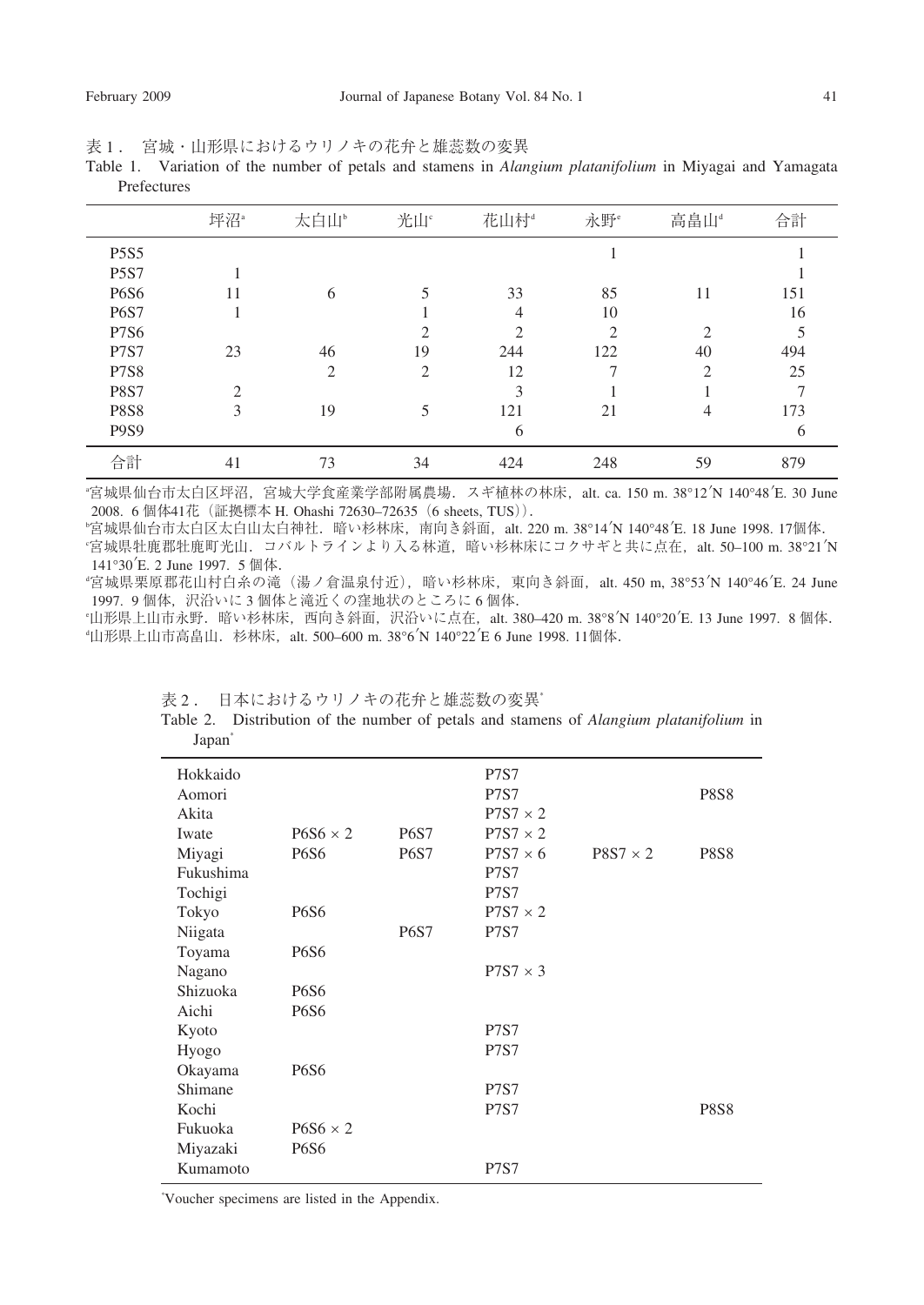

MARLEA PLATANIFOLIA SIEB ET ZUCC

Fig. 2. One of the old illustrations of *Alangium platanifolium* f. *macrophyllum* (*A. platanifolium* var. *trilobum*) published by Keisuke Ito in 1873 with eight or seven stamens and five petals.

集団だけで見られた. これは花山村ウリノキ 集団の生育状況が良いためと考えられた. 花 弁と雄蕊の数は個体の生育が良いと増加する 可能性がある.

ウリノキでは花弁と雄蕊の数は一定せず, それぞれ 5 個から 9 個までの変異がある. 花 弁が雄蕊よりも少ない場合には花弁 2 個が合 着して 1 個になっていることがある. 今回宮 城県坪沼のサンプルの中で, P5S7 の 1 個,

P6S7 で 1 個, P7S7 で 2 個, P7S8 で 1 個で は, 花弁 2 個が合着して開花時に離生してい ないもののあることが確かめられた. 花弁が 常に離生することが正常であるとすれば, こ れらの花は正常であればそれぞれ P6S7, P7S7, P8S7, P8S8 となるはずであり, 花弁 数の変異の一因となっていると思われる. し かし, P7S6 と P8S7 は花弁が雄蕊より多い場 合で, 宮城山形にそれぞれ 5 例と 7 例あった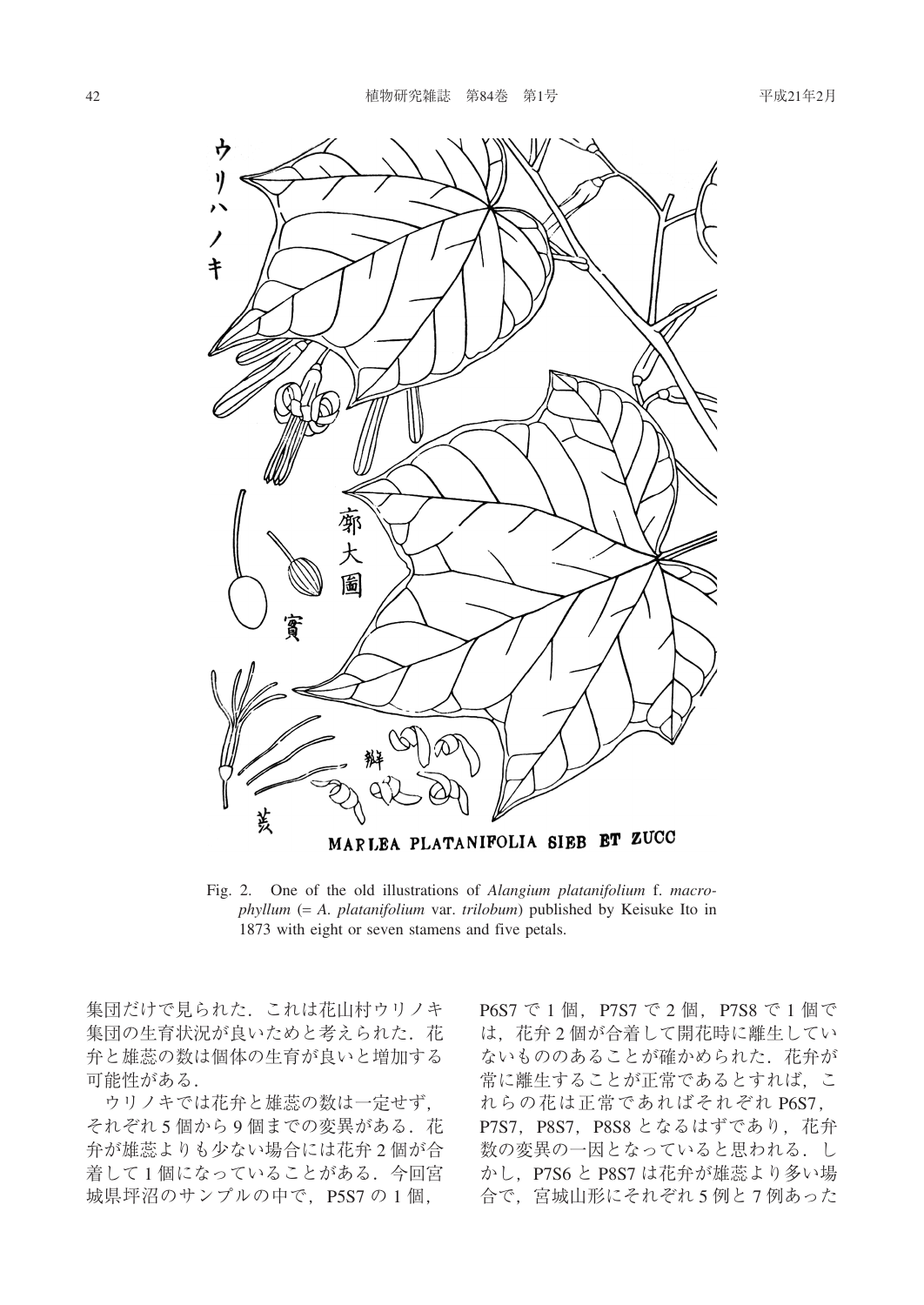(Tab. 1). 梅林・植田 (1996) の報告ではい ずれも少数例ではあるが, P6S5, P7S6, P8S6, P8S7, P9S8 も記録されている. 変異の原因 は花弁の合着によるものだけではないことが 分かる.

これまでの日本産標本の調査では花弁数の 最低は 5 個であり, 雄蕊が10個以上の例はな かった. この点から見て, 雄蕊が花弁の倍数 であることはないと思われる. ところが中国 のウリノキの記録を見ると, Flora of China 13 *Alangiaceae* (Qin and Phenglkai 2007) では雄 蕊を12としており, 花弁数は記載がない. 一 方, 中国植物志52 (Fang et al. 1983) では花 弁雄蕊とも 6–7 個と記載している. 中国の 標本でみると, 花弁雄蕊とも 6 個であった. しかし, もし Qin and Phenglkai (2007) のウ リノキの記載が正しくてかつその花の花弁数 が 6 個であるならば, 雄蕊は花弁の倍数とい うウリノキの花も中国にはあることになるの かもしれない.

# **4**. 誤記載の記録

梅林・植田 (1996) は牧野日本植物図鑑 (牧野 1940) 以後の多くの植物誌, 図鑑でウ リノキの記載を調べたが, 花弁は 6 個, 雄蕊 は12個となっており, この誤記載の起源は謎 のままであるという. 記録を見ると, 牧野・ 根本 (1925) のウリノキ (p. 495に *Alangium* 属のモミジウリノキとして) には 「雄蕊は弁 片の倍数」 と明記されており, 同書訂正増補 版 (1931) でも同じである. ところが, 根本 (1936) の同書補遺のウリノキでは 「雄蕊は 弁片と同数」 に訂正されている. 参考までに 古い記載を調べてみると, 飯沼慾斎の草木図 説木部巻三 (北村 1977) にウリノキとして 花弁 7–8 個, 雄蕊 7 個と記述され, 伊藤圭 介 (1873) 日本産物志前編, 近江下の植物部 下にはウリハノキの名の下に (木曽ではウリ ノキ, ハナウリノキの名あり) 花弁は 7 個雄 蕊 8 個の記述があり, 服部雪斎による図解で は向かって左下に 8 個の雄蕊と 5 個の花弁と が描かれている (図 2 ). あるいはこの図は 雌蕊 1 個を含む 7 個の雄蕊とも見えるかもし れず, 果実の上の花では雄蕊は 7 個に見える. 一方, 中井 (1928) はウリノキ科に雄蕊が

花弁と同数の *Marlea* と 2 –4 倍ある

*Alangium* とを認め, ウリノキは *Marlea* とし ている. この意見は原 (1954) に受け継がれ ている.

結局, ウリノキの所属の変遷をみると, *Marlea* 属を *Alangium* に合一した説を採用し て花弁と雄蕊の数についての混乱が生まれた のではないかと思われる.

本研究を進めるに際して, 邑田 仁教授と 東馬哲雄助教の援助で東京大学植物園のシナ ウリノキ *Alangium chinense* (Lour.) Harms subsp. *chinense* についても花弁と雄蕊の数を 調査する機会を得ることができ, これは中国 植物志と Flora of China の記述通りで花弁雄 蕊とも 6–7 個であり, ウリノキとの比較の ために大いに参考になった. 邑田教授と池田 博准教授は東京大学所蔵標本閲覧の便宜を図っ て下さった. 宮城大学食産業学部附属農場小 黒仁司農場長は生育地を案内して下さった. 皆様にお礼申し上げます.

### 引用文献

- Fang W. P., Soong T. P. and Su H. Y. 1983. *Alangiaceae*. *In*: Fang W. P. and Chang C. Y. (eds.), Flora Reipublicae Popularis Sinicae **52** (2): 160–179.
- 原 寛 1954. 日本種子植物集覧. 第三冊. 被子 植物–双子葉植物-古生花被植物 ( 1 ). フウロ ソウ科→ミヅキ科. 岩波書店, 東京.
- 伊藤圭介 1873. 日本産物志前編. 近江部. 文部 省. (1978年復刻. 青史社, 東京).
- 北村四郎 1977. 飯沼慾斎, 草木図説 木部. 上 下. 保育社, 大阪.
- 牧野富太郎 1940. 日本植物圖鑑. 北隆館, 東京.
- 牧野富太郎, 根本莞爾 1925. 日本植物総覧. 日 本植物総覧刊行会, 東京.
- 牧野富太郎, 根本莞爾 1931. 訂正増補日本植物 総覧. 春陽堂, 東京.
- 中井猛之進 1928. 瓜木科. 朝鮮植物森林編第17 輯. pp. 20–29. 朝鮮総督府林業試験場.
- 根本莞爾 1936. 日本植物総覧補遺. 春陽堂, 東 京.
- 大橋広好 1989. ウリノキ科. 佐竹義輔他編著,

日本の野生植物木本 II. p. 108. 平凡社, 東京. Qin H. N. and Phenglkai C. 2007. *Alangiaceae*. Flora

- of China **13**: 304–308.
- 梅林正芳・植田邦彦 1996. ウリノキの雄蕊数と 花弁数. 植物地理・分類研究**44**:91–92.